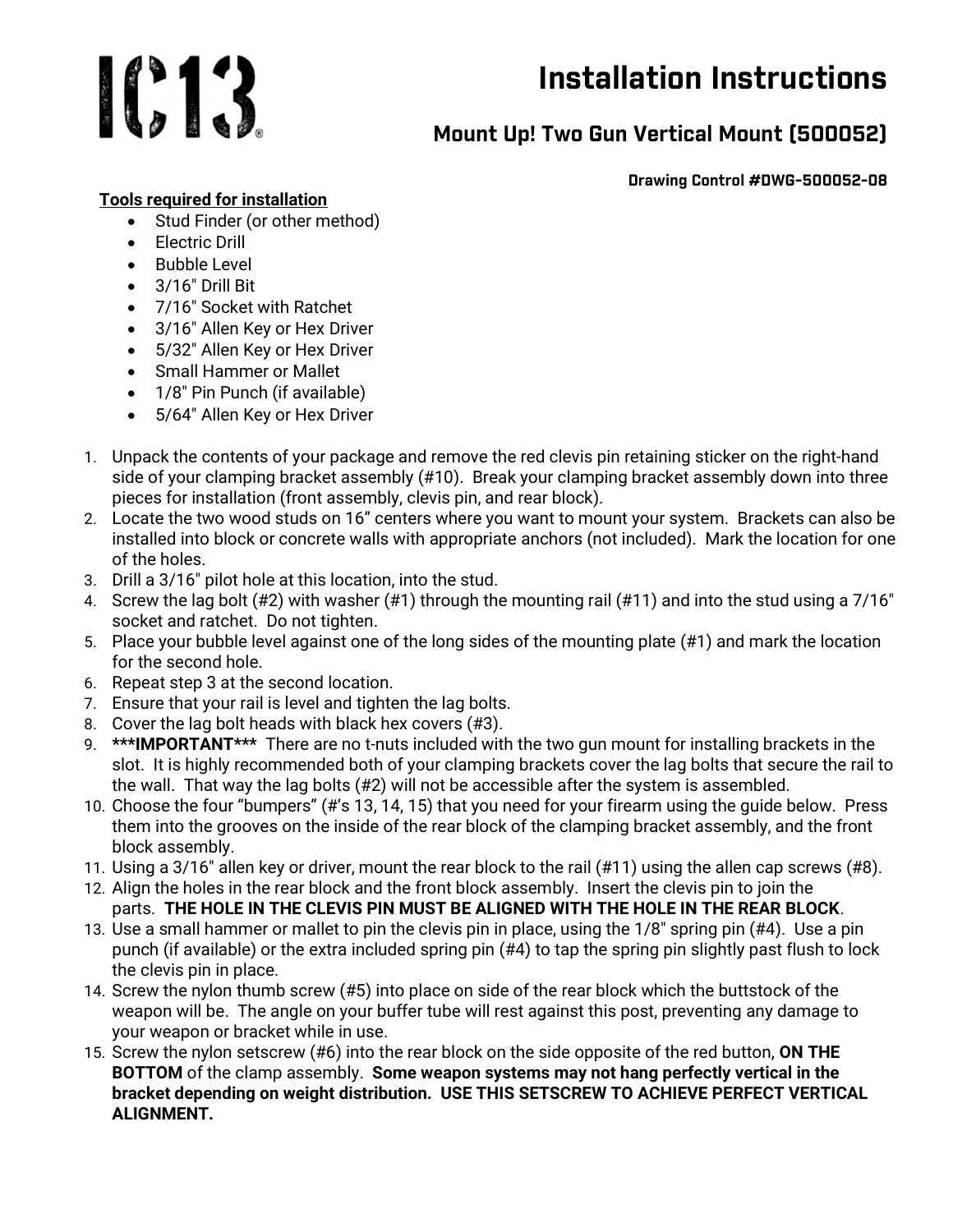- 16. Unlock your bracket with the key (#7). Open the bracket by depressing the red button and place your firearm into the bracket. Close the bracket and ensure that the red release button has engaged. The bracket clamps on the buffer tube between the castle nut, and the angled portion of the tube.
- 17. TO LOCK YOUR BRACKET, REMOVE THE KEY AND PRESS THE PLUNGER INTO THE LOCK. DOUBLE CHECK THAT THE PLUNGER REMAINS IN POSITION, AND CHECK FOR PROPER LOCK BY ATTEMPTING THE DEPRESS THE RED BUTTON.
- 18. Repeat steps above for the clamping bracket on the opposite side of the rail.



For additional assisitance, contact us at **info@ic13.us** or 888-993-4213.



## Bumper Selection Guide